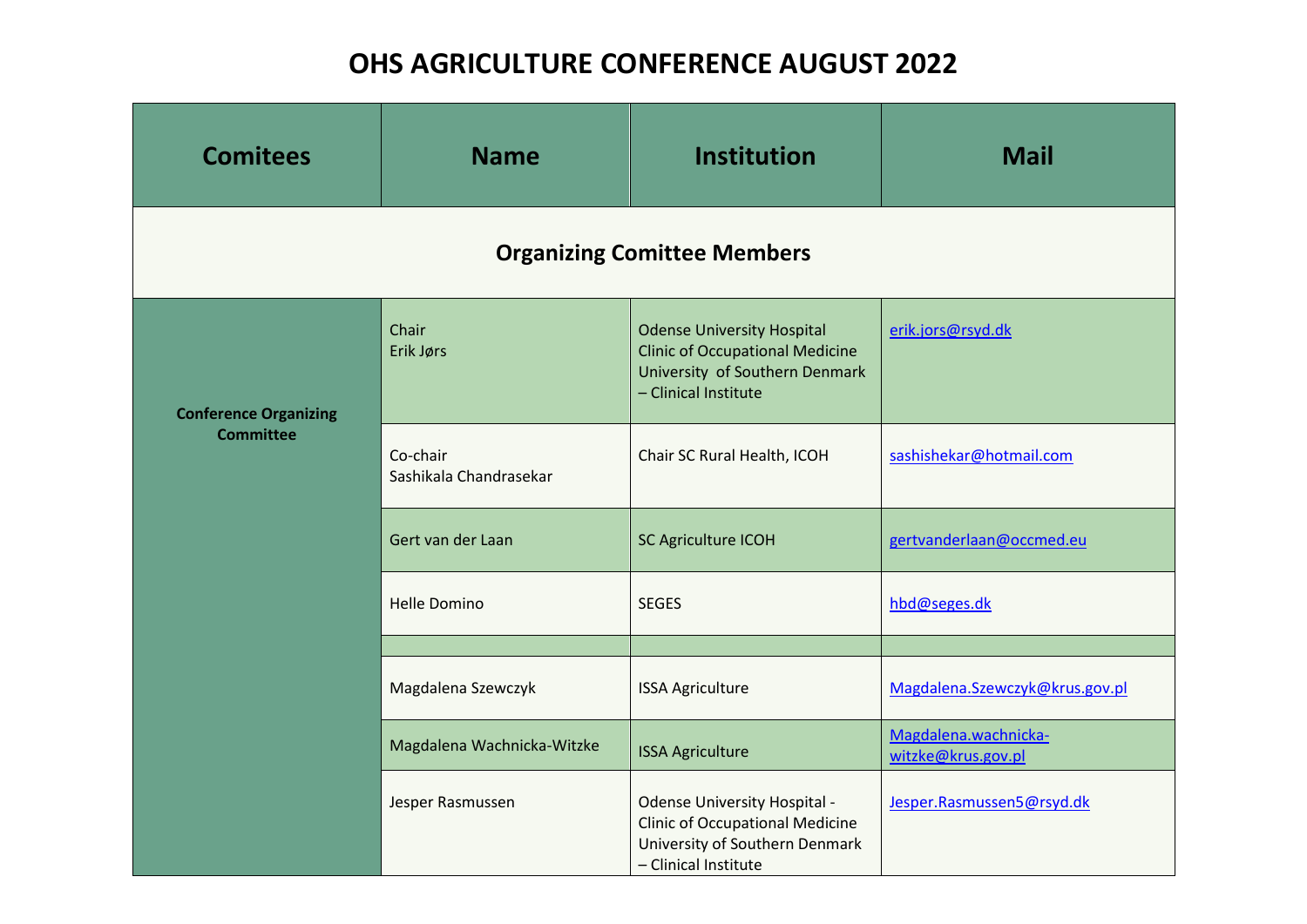|                                        | <b>Inger Schaumburg</b>     | <b>DASAM</b>                                                                                                                                                                                                                           | ingerschaumburg@hotmail.com         |  |  |
|----------------------------------------|-----------------------------|----------------------------------------------------------------------------------------------------------------------------------------------------------------------------------------------------------------------------------------|-------------------------------------|--|--|
|                                        | Margrethe Bordado Sköld     | <b>Bispebjerg Hospital</b><br><b>Clinic of Occupational Medicine</b>                                                                                                                                                                   | Margrethe.bordado.skoeld@regionh.dk |  |  |
| <b>SCIENTIFIC Comittee Members</b>     |                             |                                                                                                                                                                                                                                        |                                     |  |  |
| <b>Conference Scientific Committee</b> | Chair<br>Claudio Colosio    | Department of Health Sciences of<br>the University of Milano,<br>Occupational Health Unit and<br><b>International Centre for Rural</b><br>Health of the SS.<br>Paolo and Carlo Hospitals,<br>Milano, Italy<br><b>Aarhus University</b> | claudio.colosio@unimi.it            |  |  |
|                                        | Co-chair<br>Vivi Schlunssen | Aarhus University and NFA,<br>Copenhagen                                                                                                                                                                                               | vs@ph.au.dk                         |  |  |
|                                        | <b>Torben Sigsgaard</b>     | <b>Aarhus University</b>                                                                                                                                                                                                               | ts@ph.au.dk                         |  |  |
|                                        | Stefan Mandic-Rajcevic      | Department of Health Sciences of<br>the University of Milan                                                                                                                                                                            | Stefan.mandic-rajcevic@unimi.it     |  |  |
|                                        | Martina Jakob               | Leibniz-Institut für Agrartechnik<br>und Bioökonomie                                                                                                                                                                                   | mjakob@atb-potsdam.de               |  |  |
|                                        | Peter Lundqvist             | Swedish University of Agricultural<br>Sciences                                                                                                                                                                                         | peter.lundqvist@slu.se              |  |  |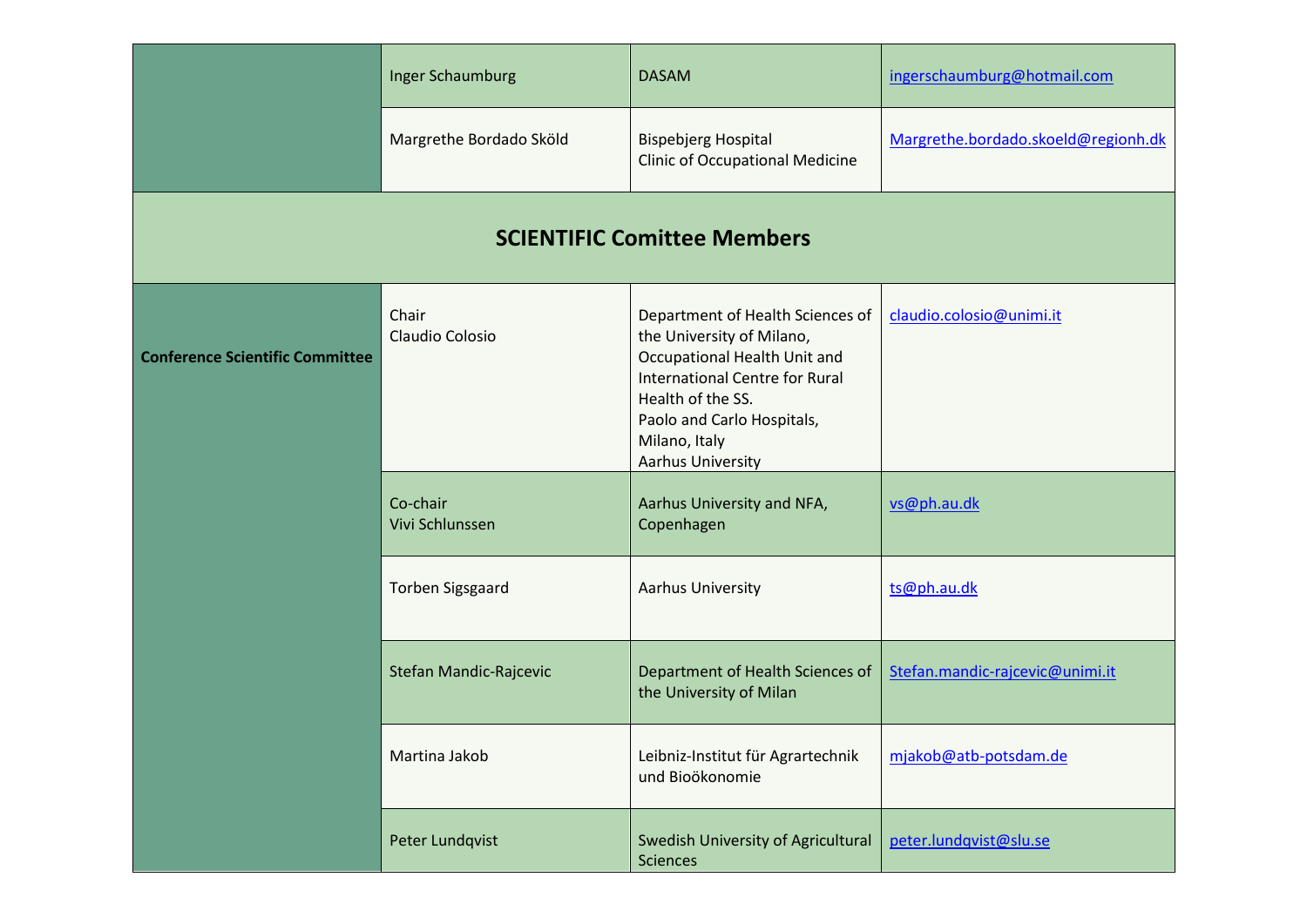|                            |                        | International Society for<br>Agricultural Safety and Health                                 |                             |  |  |
|----------------------------|------------------------|---------------------------------------------------------------------------------------------|-----------------------------|--|--|
|                            | Julie Sorensen         | Notheast Center for Occupational<br>Health and Safety: Agriculture,<br>Forestry and Fishing | julie.sorensen@bassett.org  |  |  |
|                            | Ole Carstensen         | <b>Clinics of Occupational</b><br>Medicine                                                  | Ole.Carstensen@vest.rm.dk   |  |  |
|                            | <b>Morgan Valley</b>   | High Plains Intermountain center<br>for Agricultural Health and Safety                      | Morgan.Valley@colostate.edu |  |  |
|                            | Øyvind Omland          | Clinical Institute, Aalborg<br><b>University Hospital</b>                                   | oo@rn.dk                    |  |  |
|                            |                        |                                                                                             |                             |  |  |
| <b>Other collaborators</b> |                        |                                                                                             |                             |  |  |
| <b>Other collaborators</b> | Karsten Zacho          | <b>Factory Inspectorate Kolding</b>                                                         | kz@at.dk                    |  |  |
|                            | <b>Flemming Lander</b> | ICOEPH/DASAM                                                                                | Flemming.lander@dadInet.dk  |  |  |